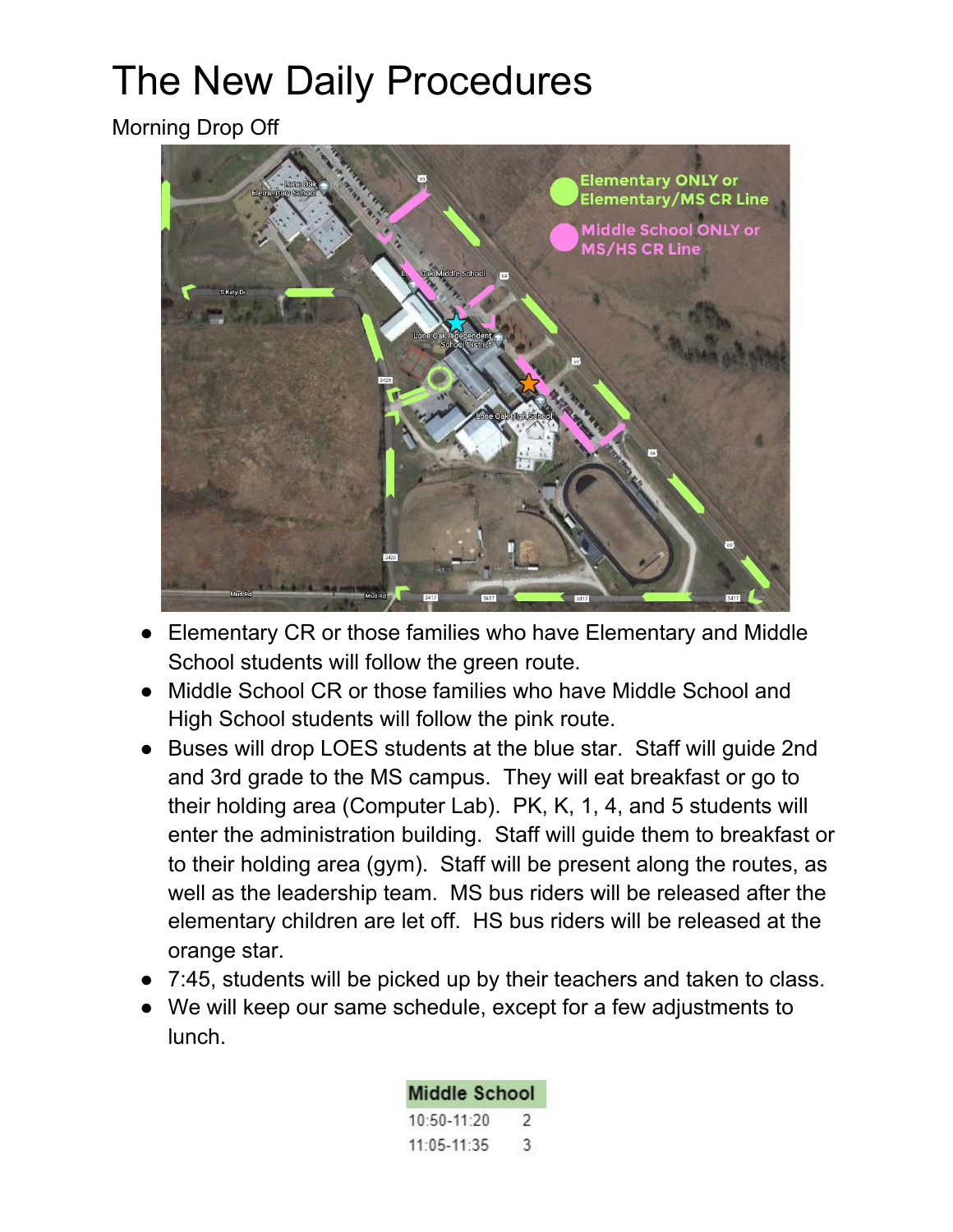## The New Daily Procedures

| РK                   |
|----------------------|
| K                    |
|                      |
| Δ                    |
| г,                   |
| <b>Middle School</b> |
| $\mathcal{P}$        |
|                      |
|                      |

- PE will take place in the MS gym (in the admin building) at your regularly scheduled time. MS and HS students will be using the outer entrances when the weather is good. However, if it is raining, they will have to pass through the gym.
- All bathrooms are for elementary in the Admin building. Concession bathrooms are for MS/HS.
- Weather permitting, we will go outside for recess. The only space off-limits are the tennis courts. If it is cold/raining/HOT, we will do indoor activities with Go Noodle.
- We will utilize paraprofessionals to walk students to/from MS to the administration building for resource, dyslexia, and intervention.
- At 4:05, we will release CRs.
	- $\circ$  CR students who have MS/HS siblings that are picked up in the afternoon will be left with Mrs. Cruces in the admin foyer.
	- CR students who do not have MS/HS siblings will go to the cafeteria.